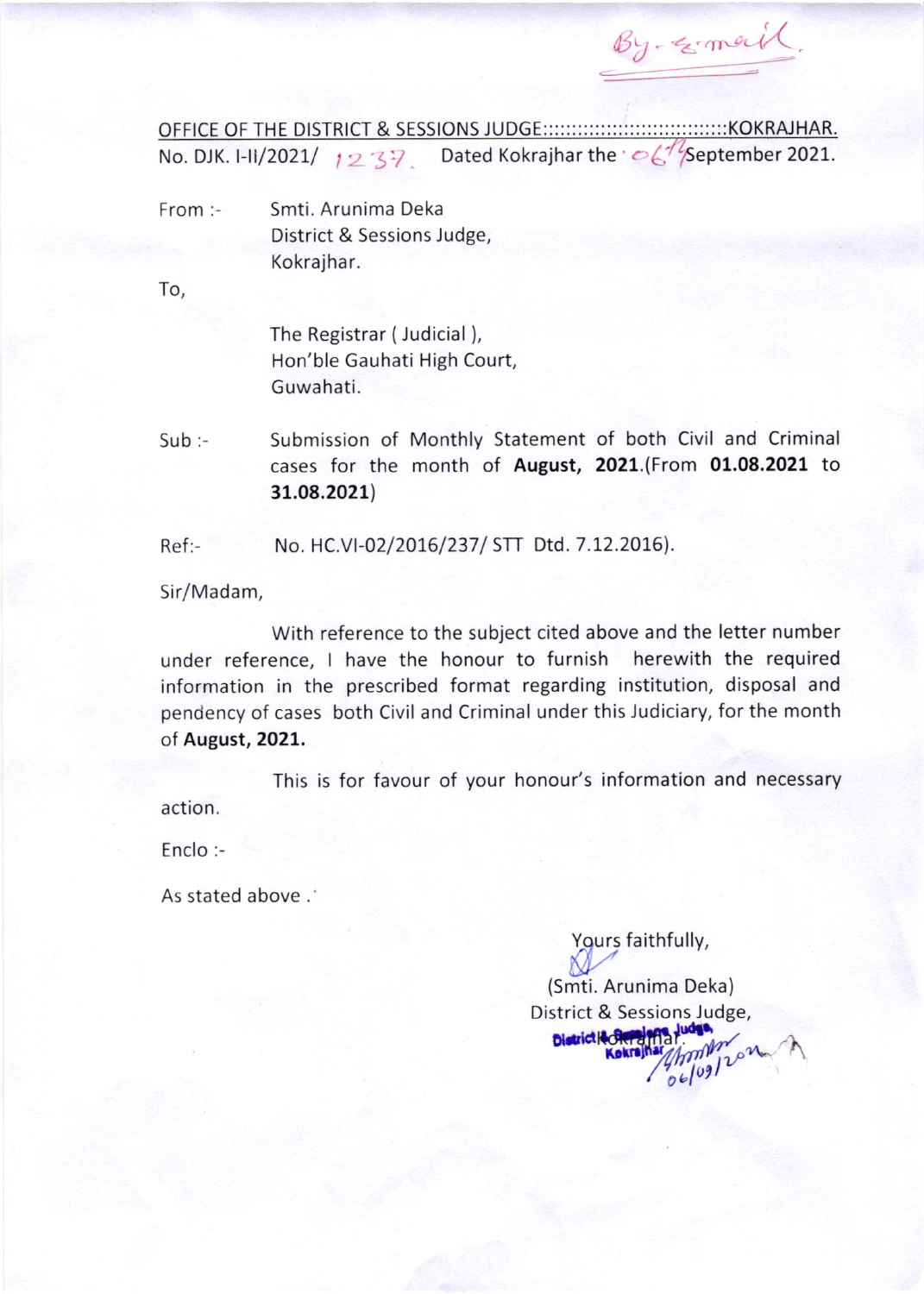|          |                | 6                                                 | 8                                                    | $\overline{\phantom{0}}$                     | 9                                     | S                           | 4                                     | $\omega$                                                                                                                                                                                                                                                                                                                                             | $\sim$                                                    | $\overline{\phantom{0}}$                          |                | $\frac{1}{\sqrt{2}}$<br>$\overline{S}$ .<br>$\epsilon$                                                          |
|----------|----------------|---------------------------------------------------|------------------------------------------------------|----------------------------------------------|---------------------------------------|-----------------------------|---------------------------------------|------------------------------------------------------------------------------------------------------------------------------------------------------------------------------------------------------------------------------------------------------------------------------------------------------------------------------------------------------|-----------------------------------------------------------|---------------------------------------------------|----------------|-----------------------------------------------------------------------------------------------------------------|
|          | TOTAL:-        | Priyak Khataniar, Munsiff<br>cum JMFC, Gossaigaon | Munsiff No. 1- cum-<br>Smti. Anamika Barman,<br>JAFC | SDJM(M), Gossaigaon<br>Miss Surajita Trivedy | Mr. P.Das, , SDJM(S)                  | Addl. CJM.<br>Smti. M. Neog | Sri N. Boro, CJM                      | Mr. Jayanta Kr. Das<br>Sessions<br>Judge<br>Civil Judge &<br>Asstt.                                                                                                                                                                                                                                                                                  | C. Chaturvedy<br>Judge (FTC)<br>Addl. District & Sessions | Smti. Arunima Deka<br>District & Sessions Judge   |                | Name of the Officer                                                                                             |
|          | 722            | 1001                                              | 203                                                  | ï                                            | $\bf i$                               | ï                           | ï                                     | 46                                                                                                                                                                                                                                                                                                                                                   |                                                           | 373                                               | Civil          |                                                                                                                 |
|          | 4962           | 424                                               | 829                                                  | 262                                          | 925                                   | 8+6                         | 751                                   | $\overline{z}$                                                                                                                                                                                                                                                                                                                                       | 167                                                       | 434                                               | GI.            | Opening Balance                                                                                                 |
|          | 5684           | 524                                               | 188                                                  | 262                                          | 925                                   | 8+6                         | 751                                   | 118                                                                                                                                                                                                                                                                                                                                                  | 167                                                       | /08                                               | Tota           |                                                                                                                 |
|          | 61             | $\omega$                                          | S                                                    | $\,$                                         | ×                                     |                             | $\,$                                  | $\circ$                                                                                                                                                                                                                                                                                                                                              |                                                           | $\overline{11}$                                   | Civil          |                                                                                                                 |
|          | 204            | $\overline{\phantom{0}}$                          | $\overline{0}$                                       | 16                                           | 30                                    | 29                          | 35                                    | Ľ                                                                                                                                                                                                                                                                                                                                                    | 52                                                        | 47                                                | Crl.           | Institution during the<br>Month                                                                                 |
|          | 223            | $\overline{0}$                                    | 55                                                   | 16                                           | $\approx$                             | 29                          | 35                                    | $\overline{}$                                                                                                                                                                                                                                                                                                                                        | 29                                                        | 85                                                | Total          |                                                                                                                 |
|          | 6              | $\bf i$                                           | $\overline{ }$                                       | $\overline{\phantom{a}}$                     | ï                                     | $\,$                        | $\mathbf i$                           | $\mathbf{r}$                                                                                                                                                                                                                                                                                                                                         | ï                                                         | 8                                                 | <b>CIVII</b>   |                                                                                                                 |
|          | 153            | 8                                                 | $\sim$                                               | $\overline{0}$                               | 32                                    | $\overline{\phantom{0}}$    | 23                                    |                                                                                                                                                                                                                                                                                                                                                      | (Isuer)<br>$0\,$<br>$\Box$                                | transfe<br>(26.No<br>cases<br>rred)<br>S Of<br>14 | Ğ.             | Disposal during the<br>Month                                                                                    |
|          | 162            | 8                                                 | $\omega$                                             | $\overline{0}$                               | 32                                    | $\overline{\phantom{0}}$    | 23                                    | ı                                                                                                                                                                                                                                                                                                                                                    | Iε                                                        | s of<br>rred)<br>transfe<br>cases<br>(26.No<br>22 | Total          |                                                                                                                 |
|          | 732            | 103                                               | 207                                                  | $\mathbf{r}$                                 | ï                                     |                             | $\pmb{\mathfrak{e}}$                  | 46                                                                                                                                                                                                                                                                                                                                                   | $\mathbf{1}$                                              | 376                                               | Civil          | ś,                                                                                                              |
|          | 5013           | 423                                               | 989                                                  | 896                                          | 524                                   | 026                         | 763                                   | $\overline{2}$                                                                                                                                                                                                                                                                                                                                       | 165                                                       | 441                                               | Cri.           | Closing Balance at the<br>end of the Month                                                                      |
|          | 5745           | 925                                               | 893                                                  | 896                                          | 524                                   | 026                         | 763                                   | 119                                                                                                                                                                                                                                                                                                                                                  | 165                                                       | /18                                               | Total          |                                                                                                                 |
| $6\%$    | $(+)$          | 3%                                                | 206                                                  | $\bar{1}$                                    | t,                                    |                             | $\begin{array}{c} \hline \end{array}$ | 0 <sub>60</sub>                                                                                                                                                                                                                                                                                                                                      | $\mathfrak{t}$                                            | 190                                               | Civil          |                                                                                                                 |
| $11.1\%$ | $^{(+)}$       | $-196$                                            | 2%                                                   | 190                                          | $-196$                                | 2%                          | 2%                                    | 190                                                                                                                                                                                                                                                                                                                                                  | $-190$                                                    | 200                                               | $\overline{G}$ | bendency vis-a-vis previous<br>% increase or decrease in<br>+ denotes increase)<br>- denotes decrease)<br>month |
| 12.1%    | $^{(+)}$       | 2%                                                | 2%                                                   | $\frac{190}{6}$                              | $-196$                                | 2%                          | 2%                                    | 190                                                                                                                                                                                                                                                                                                                                                  | $-190$                                                    | $(+)$<br>190                                      | Total          |                                                                                                                 |
|          | ï              |                                                   | $\,$                                                 |                                              |                                       |                             | ï                                     |                                                                                                                                                                                                                                                                                                                                                      |                                                           | ï                                                 | Civil          | <b>Lisposal</b>                                                                                                 |
|          | $\omega$       | فسنة                                              | $\mathfrak{t}$                                       | ï                                            | $\,$                                  | $\sim$                      |                                       | $\begin{array}{c} \rule{0.2cm}{0.15cm} \rule{0.2cm}{0.15cm} \rule{0.2cm}{0.15cm} \rule{0.2cm}{0.15cm} \rule{0.2cm}{0.15cm} \rule{0.2cm}{0.15cm} \rule{0.2cm}{0.15cm} \rule{0.2cm}{0.15cm} \rule{0.2cm}{0.15cm} \rule{0.2cm}{0.15cm} \rule{0.2cm}{0.15cm} \rule{0.2cm}{0.15cm} \rule{0.2cm}{0.15cm} \rule{0.2cm}{0.15cm} \rule{0.2cm}{0.15cm} \rule{$ | $\bf i$                                                   | ť                                                 | $\overline{C}$ | which are more than<br>5 years old<br>$\frac{1}{2}$                                                             |
|          | $\omega$       | فسؤ                                               |                                                      | ï                                            | $\,$                                  | $\sim$                      |                                       |                                                                                                                                                                                                                                                                                                                                                      |                                                           | ŧ                                                 | Total          | Sase <sub>2</sub>                                                                                               |
|          | $\frac{8}{20}$ | $\epsilon$                                        | مسو                                                  | ł                                            | $\begin{array}{c} \hline \end{array}$ | ŧ                           | ï                                     | $\epsilon$                                                                                                                                                                                                                                                                                                                                           | ï                                                         | 23                                                | Civil          | Pendency<br>month<br>the                                                                                        |
|          | 139            | 40                                                | مبر                                                  | 37                                           |                                       | ┙                           | 8                                     | I                                                                                                                                                                                                                                                                                                                                                    | N                                                         | 42                                                | $\overline{C}$ | $\Omega$                                                                                                        |
|          | 169            | 43                                                | Z                                                    | 37                                           | ⊢                                     | ┙                           | $\infty$                              | 4                                                                                                                                                                                                                                                                                                                                                    | N                                                         | 55                                                | Total          | which are more than 5<br>years old at the end of<br>case                                                        |

bistrict & Sessions Judge<br>District & Sessions Judge<br>District Coverage and March March 21 P

PENDENCY/ARREARS IN THE DISTRICT OF KOKRAJHAR.

FOR THE MONTH OF AUGUST, 2021.